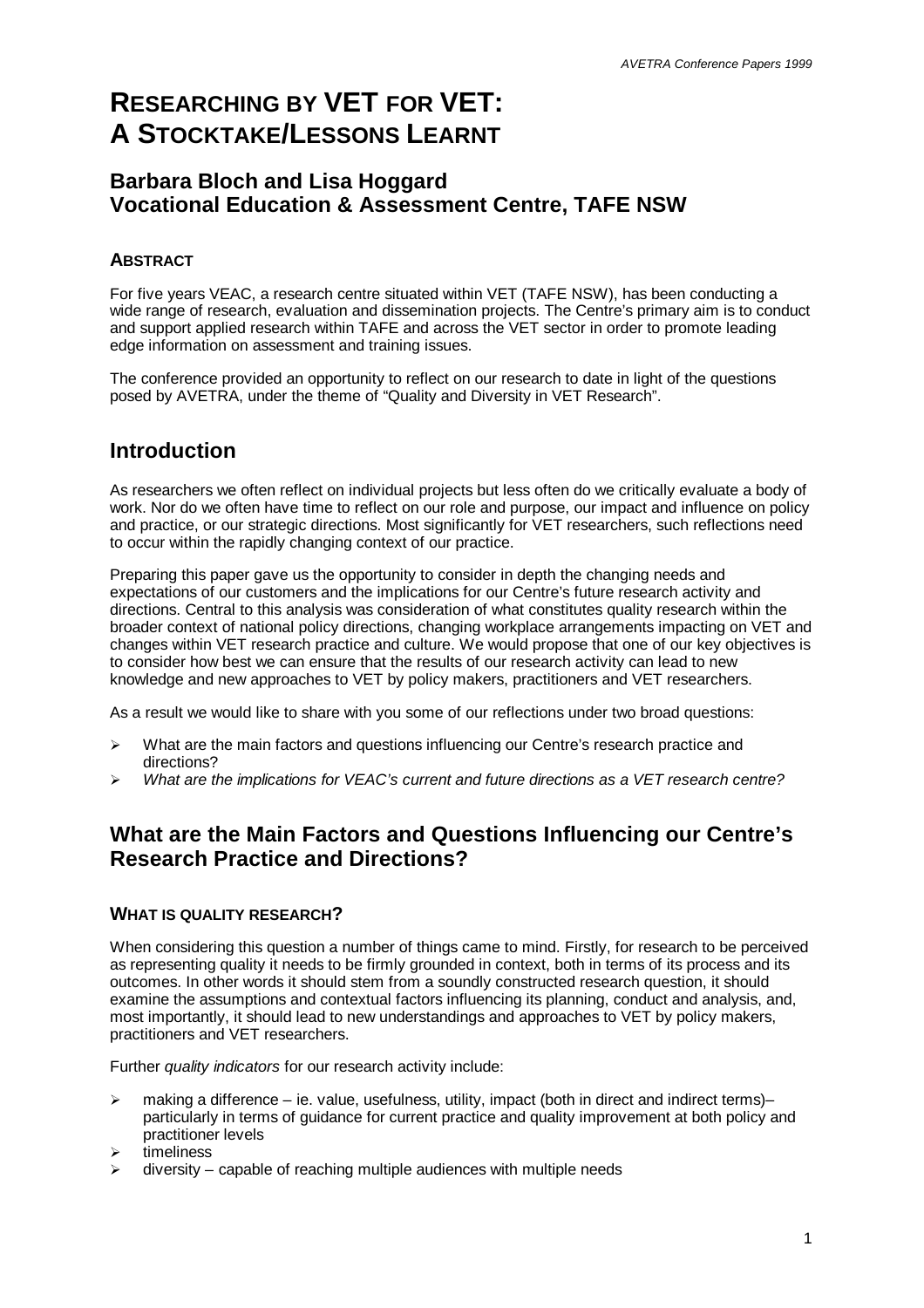$\ge$  research which is capable of promoting collaborative, action learning frameworks for conducting research (with the aim of enhancing the quality, reputation, profile and research skill base of VET research conducted by VET practitioners)

Of course one of the biggest issues for us as researchers purporting to embrace such notions of *quality* is *how do we know we are doing quality research?* Part of our approach to this is to establish quality systems and mechanisms for review and feedback in order to maintain a strong focus on quality. Examples include:

- $\geq$  Independent Advisory Council for the Centre which focuses on the strategic directions of the Centre's activities in relation to the Centre's stated mission, its documented Business Plan and its customer and stakeholder needs.
- $\triangleright$  Establishment of a Reference Group for every project we undertake. This group comprises key stakeholders and its role is to guide and advise the research process.
- $\triangleright$  Criteria are also established for development of the research brief.
- Development of A Code of Research Ethics underpinning all activities.
- $\geq$  Quality systems for project management which include mechanisms for internal and external review of the research products, the research process and support structures, project officers, the project manager and the dissemination approaches.
- $\triangleright$  Regular customer surveys of key target groups and stakeholders.
- ÿ The formulation of a *VEAC Strategic Group* which comprises representatives from within TAFE NSW and aims to ensure that our research and related activities address key areas of internal customer need.

#### **THE NOTION OF RESEARCH AS LEARNING**

People learn a lot from being actively involved in the research process. Collaborative approaches to research provide opportunities for those involved to learn more than research methodology. They find that it can also provide a forum for critical reflection, strategic review and the opportunity to develop and test new ways of *doing* and *knowing*. We believe that this is a very important core role for our Centre.

A number of our recent research projects have actively incorporated action learning approaches within the scope of the research methodology. A good example of this is the DETYA funded *VET in Senior Secondary Schools project* conducted in 1998. This project used a combination of process benchmarking and case study methodology to investigate the models used to integrate accredited VET curriculum, structured workplace training and general education within a number of senior secondary schools throughout Australia. Significantly, teachers from each of the targeted schools were involved with the VEAC researcher as *co-researchers*. This methodology opened up the possibilities for these researchers to actively engage in an action learning and benchmarking approach via a process they described as a *journey of discovery around the research question.*

The paradigm of learning which underpins this research approach rests on the assumption that the full benefits of learning cannot be fully realised unless learners are able to apply new knowledge to implement changes in their own workplace context.

The collaborative nature of this action learning approach provided increased opportunities for those involved in the research process to be exposed to multiple perspectives, and ultimately lead to new understandings and actions – on both a personal level (eg. enhanced research skills for coresearchers) and within their workplace community (eg. through the action and reflection associated with new approaches to the school community's VET practice). Of course, it was the provision of adequate funds that enabled this methodology to be fully utilised.

#### **CREATING A CULTURE OF VET RESEARCH — FOR VET BY VET**

One further issue we are aware of as a VET based research agency is the significant higher education representation among government supported VET research. The higher education sector has a well established research culture and an infrastructure which actively supports and promotes research.

On the other hand, the VET sector is still developing a recognised and active research culture – particularly in terms of encouraging VET practitioners to embrace research as an integral part of their practice. VEAC firmly believes that promotion and support of practitioner grounded VET-based research must remain an integral part of its role.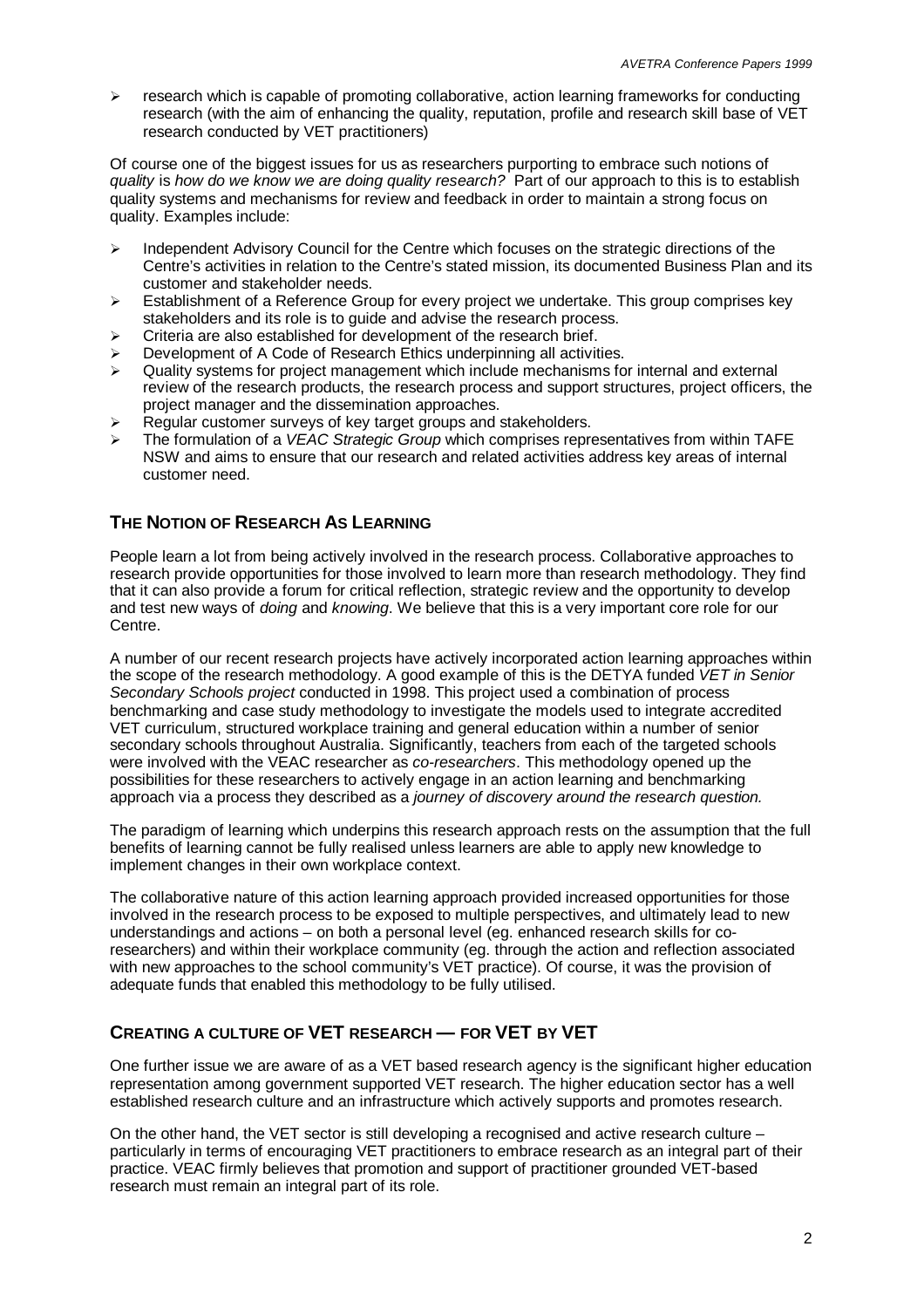With this in mind VEAC regards it as important to continue to capitalise on the strengths of a diverse VET research culture involving universities, TAFE, consultants and other research bodies. Examples to date include VEAC's long standing partnership with the Research Centre for Vocational Education and Training at the University of Technology, Sydney (RCVET). Additionally, the Centre for Vocational Assessment Research (CVAR) was established in 1997 as an ANTA-supported cross sectoral initiative between VEAC and the Assessment Research Centre (ARC) at the University of Melbourne.

Finally, AVETRA, itself, has a key role to play in providing a forum for critique and for assisting the improvement of linkages between those involved in VET research across all sectors.

#### **THE NOTION OF INDEPENDENCE OF RESEARCH ACTIVITY**

As a research centre in VET today it is impossible to deny the impact of funding sources and government (commonwealth and state) policies on the scope and impact of our research activity. A question for us to consider is how does being a funded centre impact on our independence in terms of our research priorities, scope, questions posed, methodologies, impact of findings on policy and practice, dissemination and utilisation approaches and so on.

Our research centre is based within the largest VET provider in Australia – TAFE NSW. Further it is located in (and accountable to) a specific Institute within that organisation. This reality has resulted in considerable reflection on our part on just what this means in terms of independence of our research activity. If, as stated earlier, we define quality research (in part) as research which is capable of leading to new understandings and actions, then the perception of independence is a central consideration to a research centre concerned with critique and improvement of current VET policy and practice. Issues we are currently attempting to address include:

- How do we balance our priorities and agendas with government funded and TAFE based (and even *host-Institute* based) priorities? How do we address the perception of independence of our research activity ie How can we best achieve a balance between the Centre's mission of a *VET wide* brief against the reality of being located within and financially supported by one of TAFE NSW's Institutes (this includes issues surrounding self funding targets, and balancing internal expectations, demands and priorities)?
- $\geq$  Closely linked to this is the notion of undertaking research within the political framework of a large government agency implementing the governmental policy agenda for VET. Issues for us as a VET research centre become more complex given that we are attempting to do evaluative, critical research within our own organisation.

Given such issues, VEAC must also continue to explore what benefits arise from being based within a VET provider and how to meet the challenges and constraints from this context. Most importantly, we need to continue to explore the question of how can we address these in ways that enable our Centre to achieve our strategic goals while meeting the needs of an increasingly complex customer and stakeholder base (which often involve competing interests).

## **What are the implications for VEAC's current and future directions as a VET research centre?**

#### **EVOLVING RESEARCH METHODOLOGIES**

We are exploring the boundaries and utility of a range of research approaches from *anecdotal* research to more critical, evaluative and empirically grounded approaches. For example, in some recent research, an NREC-funded project evaluating the contribution of competency based assessment to VET, we have attempted to extend the dimensions of the case study approach, by incorporating a range of methods to triangulate the evaluative data within a particular industry. Data from three 'industry case studies' was then further analysed on the basis of an evaluation model to seek out commonalities, differences, what was working well or not, among CBA users and industry sectors.

We have discussed the value of *collaborative research strategies* which involve VET practitioners in various kinds of action learning contexts, incorporated within the project methodology eg. *VET in Senior Secondary School*s which combined a number of case studies with process benchmarking methodology. This is in keeping with the Centre's mission to provide action learning opportunities for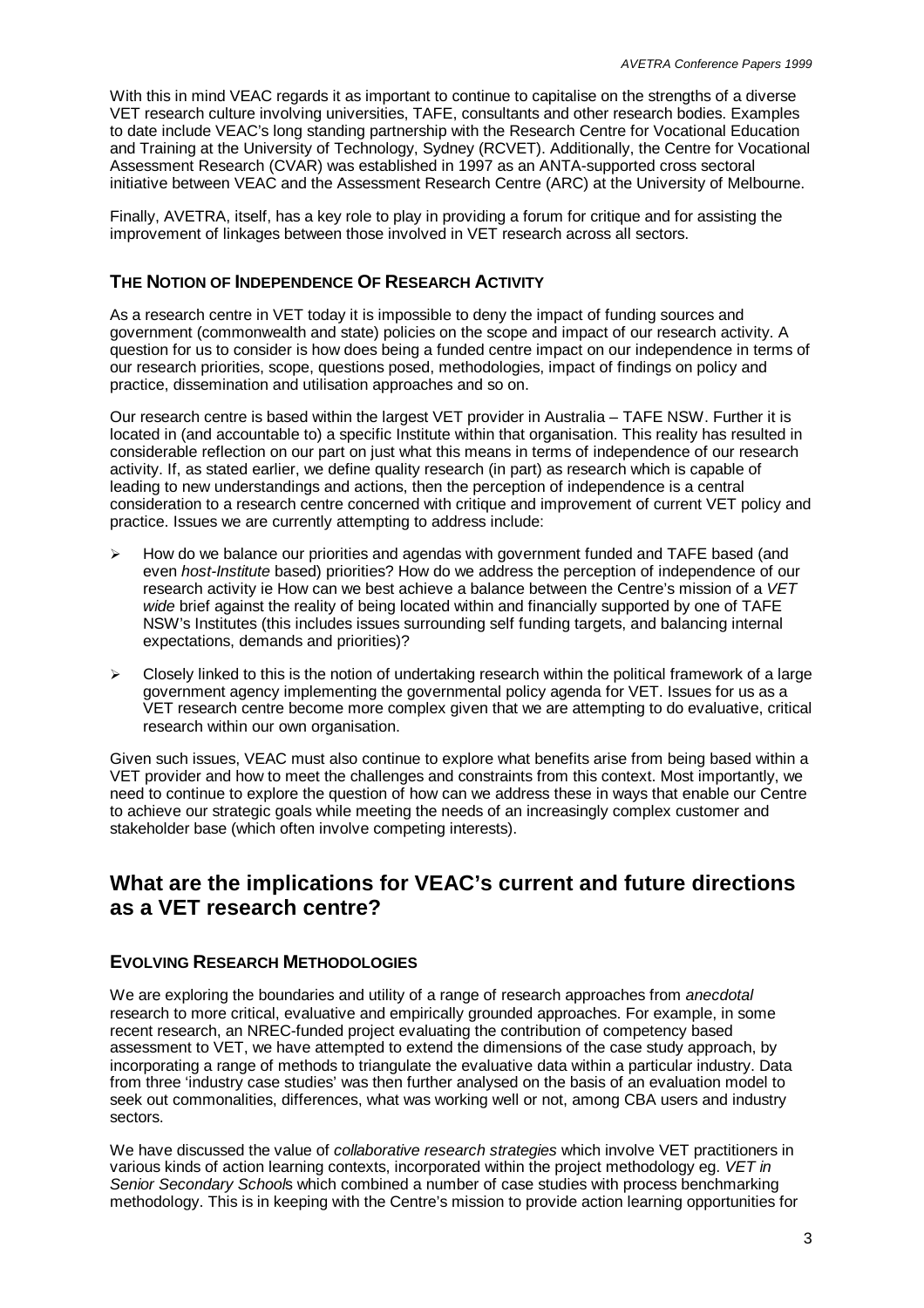VET practitioners to undertake/ improve research skills with the broader aim of improving the quality and diversity of VET research and strengthening its research culture.

#### **DISSEMINATION AND UTILISATION STRATEGIES**

Research by our Centre into our customers' needs regarding utilisation approaches supports NREC's findings that the 60 page report has a very limited use and audience. While there is still merit in documenting clearly the whole research process and outcomes, there is also a need for more diversity in dissemination products and strategies.

VEAC has developed an upfront focus on end users needs and is actively addressing the diversity of products and dissemination strategies explicitly at the project planning stage. This includes the scope to refine and review our initial assumptions about products and dissemination strategies throughout the life of the project.

Examples include an investigation of the effectiveness of workplace assessment, Assessment Works (1997). Through the conduct of the research it became apparent that its potential users (mainly assessors and trainers/teachers) could benefit from a 'hands-on' product that could provide guidance on developing and implementing workplace assessment (systems). Thus, an Assessment Works Kit was produced, as well as a standard report.

Another earlier example Key Competencies in Industry involved a number of industries and specific enterprises in identifying good practice in the implementation of key competencies in training and assessment in the workplace. Dissemination in this project involved responding to research participant and user feedback throughout the project process and resulted in the production of an enterprise focused booklet, Creating Lifelong Learners in your Workplace, and the conduct of a seminar focusing on the project outcomes and involving key personnel from participant sites as an industry panel to share their experiences with the seminar participants.

VEAC continues to refine and develop more creative ways of seeking and acting upon customer needs, expectations and research priorities. Through this we aim to improve our audiences' accessibility to and use of the outcomes of our research. One model, which we will be building upon in 1999, is the Research Roadshow concept. In 1997, staff from the Centre developed an interactive workshop for TAFE head teachers which was then conducted in almost every TAFE NSW institute. The aim of these workshops was to inform practitioners about a selection of our research and through a problem-solving delivery approach, enable them to apply the research findings to their daily practice. These workshops were very well received and have provided a model for future application.

Our position within a VET culture which favours pragmatism and applied research, allows VEAC considerable opportunity and support to implement and evaluate innovative strategies for dissemination such as those described above.

#### **VEAC PARTNERSHIPS AND LINKAGES**

The VET context is dynamic, complex and multifaceted. This contributes to the need for researchers to stop, reflect and, as Boud et al (1998) note, adopt a more strategic, more critical, more evaluative focus. We acknowledge the limited impact current VET research has had on informing (and, indeed, challenging) policy. One clear direction we need to address is that of strengthening our linkages with individuals and agencies in order to facilitate greater consideration of our research outcomes within the policy context of VET.

This notion of VET research having an impact on VET policy, practice and performance was captured in the papers by C. & J Selby Smith and R. McDonald at last year's AVETRA conference (1998). In both papers impact is defined in terms of use and influence. Within this discussion, Selby Smith et al (1998, 33) noted that an emphasis on dissemination alone was insufficient and stressed the importance of strong linkages to the impact of VET research:

Dissemination activities are more easily identifiable , for example when considered in relation to particular research projects; but their effectiveness is enhanced when they operate in the context of a strong web of linkages… To stress the concept of linkages is to be concerned with facilitating the establishment of multiple areas of collaboration between the researchers and users (and other groups), given the multiple pathways through which research can influence policy and practice… ..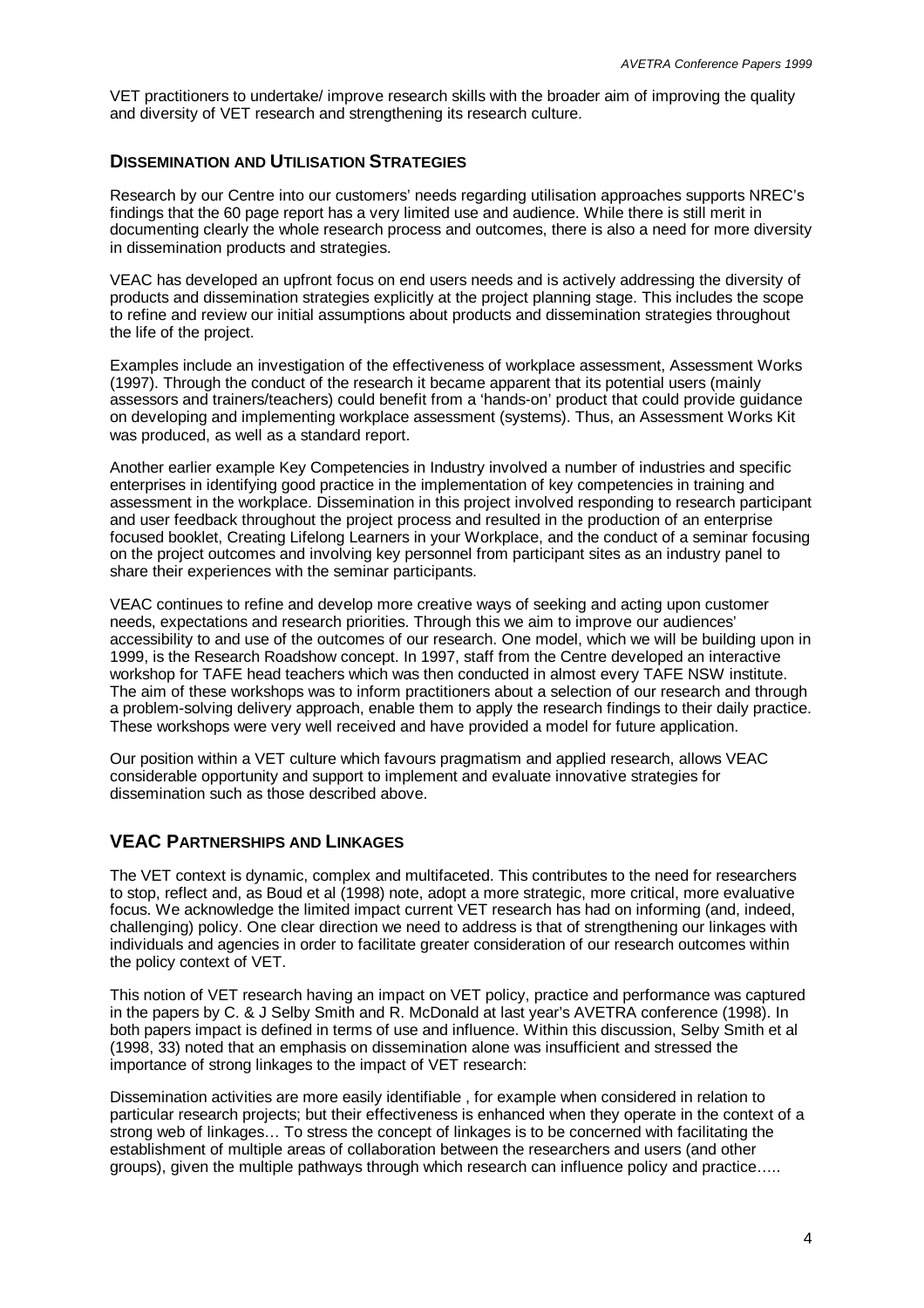For VEAC this partly translates into a strengthening and expansion of existing networks which can serve as a forum for critique of current and future VET policy and practice. A recent example is the establishment of the VEAC Strategic Group (VSG) – a forum of key TAFE stakeholders which was implemented in response to internal customer feedback concerning a preference for closer linkages with our Centre. The VSG is designed to enhance collaboration with our key internal partners in areas such as research planning, conduct, dissemination and critique. These type of linkages also open up possibilities in terms of enhancing the skill base and profile of VET research within a VET context such as TAFE. The VSG provides VEAC with extended linkages into areas such as delivery, educational planning, commercial activity, staff training and development and policy.

In addition to these, VEAC recognises the importance of looking at the complexity and diversity of VET and explore linkages which look beyond the immediate education and training cross sectoral partners into related fields such as Human Resources and Industrial Relations.

### **VET RESEARCH CULTURE**

As we have stated in the first section of this paper, a central objective of our Centre has been to enhance the research skills base of VET practitioners and improve the quality and diversity of VET research in TAFE through collaborative research methodologies and forums.

We want to continue this practice  $-$  to find ways to:

- $\triangleright$  promote critical reflection leading to new knowledge and new approaches to VET by policy makers, practitioners and VET researchers.
- $\triangleright$  improve the quality, diversity and credibility of VET based research.
- help build and support an effective culture of research within VET, particularly within the TAFE sector by demystifying *research* and promoting innovative and effective ways for practitioners to evaluate and explore approaches to learning and assessment.

AVETRA provides us with an ideal forum for debate and exploration concerning what is shaping our identities as VET researchers and in determining what culture of research we want to create. As noted by John McIntyre and Mary Barrett in last year's AVETRA conference proceedings (1998:3):

Now that AVETRA has been successfully established, perhaps it is time to begin to engage in more critical examination of the emerging research culture, not only in terms of its differences from education at large, but also in terms of its linkages and commonalities.

# **Conclusion**

No organisation can afford to stand still in the current political, economic and cultural climate. VEAC has used the opportunity of the 1999 AVETRA Conference to reflect on how successfully we are currently addressing our customers needs and research agendas. We have also suggested how we might improve our strategies for anticipating and meeting future needs and directions.

Part of moving forward in understanding and improving current VET policy and practice is ensuring that we take the time to critically examine the emerging trends and issues from a body of research (not just our own). We have often evaluated individual project outcomes but less frequently fully explored the connections, complexities and issues stemming from a body of VET research with the aim of generating new knowledge and understandings and creating forums for further critique.

The theme of AVETRA's 1999 conference, Quality and Diversity In VET Research, was timely for us to engage in further exploration of the factors shaping VET's research effort, agenda and culture.

#### **REFERENCES**

Anderson, D 1997, *Competition and Market Reform in the Australian VET Sector – Review of Research*, NCVER, Adelaide.